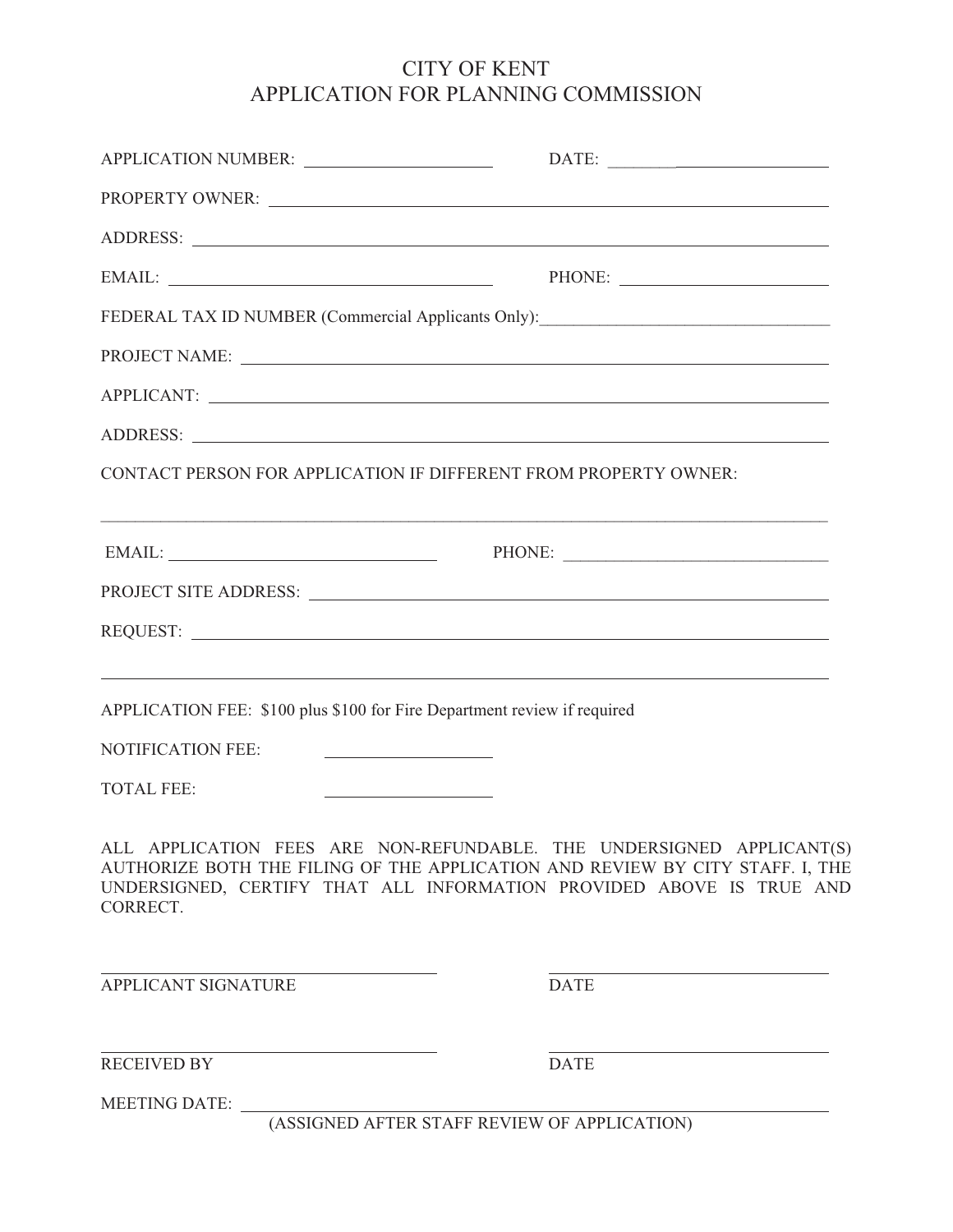### **SITE PLAN REVIEW & CONDITIONAL ZONING CERTIFICATE SUBMISSION CHECKLIST KENT PLANNING COMMISSION APPLICATIONS**

Submit one set of drawings with the application for staff to review for completeness. Once the information has been deemed complete, the remaining 17 plans sets are to be provided.

- 1. Eighteen (18) scaled plans. Plans must identify scale and dimensions as well as North Arrow and Vicinity Map. Plans should also identify all property lines, line dimensions, property line bearings and recorded easements (including purpose and width). **All plans should be folded to fit inside a 10" x 13" or a 12" x 15" envelope.** Any revisions or updates will need to be submitted in hard copy format. Electronic submittals are not acceptable for Planning Commission review.
- 2. Eighteen (18) dated cover letters identifying Applicant Name, Address and Phone Number, and providing an overview of the project being proposed.
- 3. Topographic contours at 1 to 2 foot intervals and spot elevations, both existing and proposed. Existing features should be clearly distinguished from proposed features.
- 4. Plan must identify features on abutting properties, such as buildings, driveways and parking lots.
- 5. Plan must identify existing trash receptacles, sanitary sewers, underground storage tanks, water lines, fire hydrants, storm sewers, lighting fixtures, electric, gas and other utility lines.
- 6. Plan must identify proposed trash receptacles with a detail of the screening to be provided, sanitary sewers, underground storage tanks, water lines, fire hydrants, storm sewers, lighting fixtures, electric, gas and other utility lines.
- 7. Photometric plan (one copy only is needed) depicting no light (zeros) at the property line.
- 8. Explanation of proposed Storm Water Management system, including method of analysis, and provide one copy of the preliminary calculations.
- 9. Plan must document traffic circulation including identifying driveways, fire lanes, fire apparatus access through the site, parking areas, handicapped parking, loading areas, bicycle racks/ storage, and adjacent streets (including both edges of pavement on adjacent streets). Include existing and proposed curb cuts, drive aprons and sidewalks. Existing features should be clearly distinguished from proposed features. Please also include the calculations used to determine the required number of parking spaces.
- 10. Plan must identify existing and proposed landscaping, the plan must identify the type and material of plantings being used, size and placement. Existing features should be clearly distinguished from proposed features. The plan must specifically identify proposed trees in the street right-of-way as well as existing trees in the street right-of-way that are not affected in any way by the proposed development. Proposed trees in the street right-of-way need to be in accordance with the City's Urban Forestry Management Plan (UFMP).
- 11. A floor plan must be provided indicating existing areas and their uses as well as proposed areas and their uses. The floor plan must be drawn to scale and dimensioned.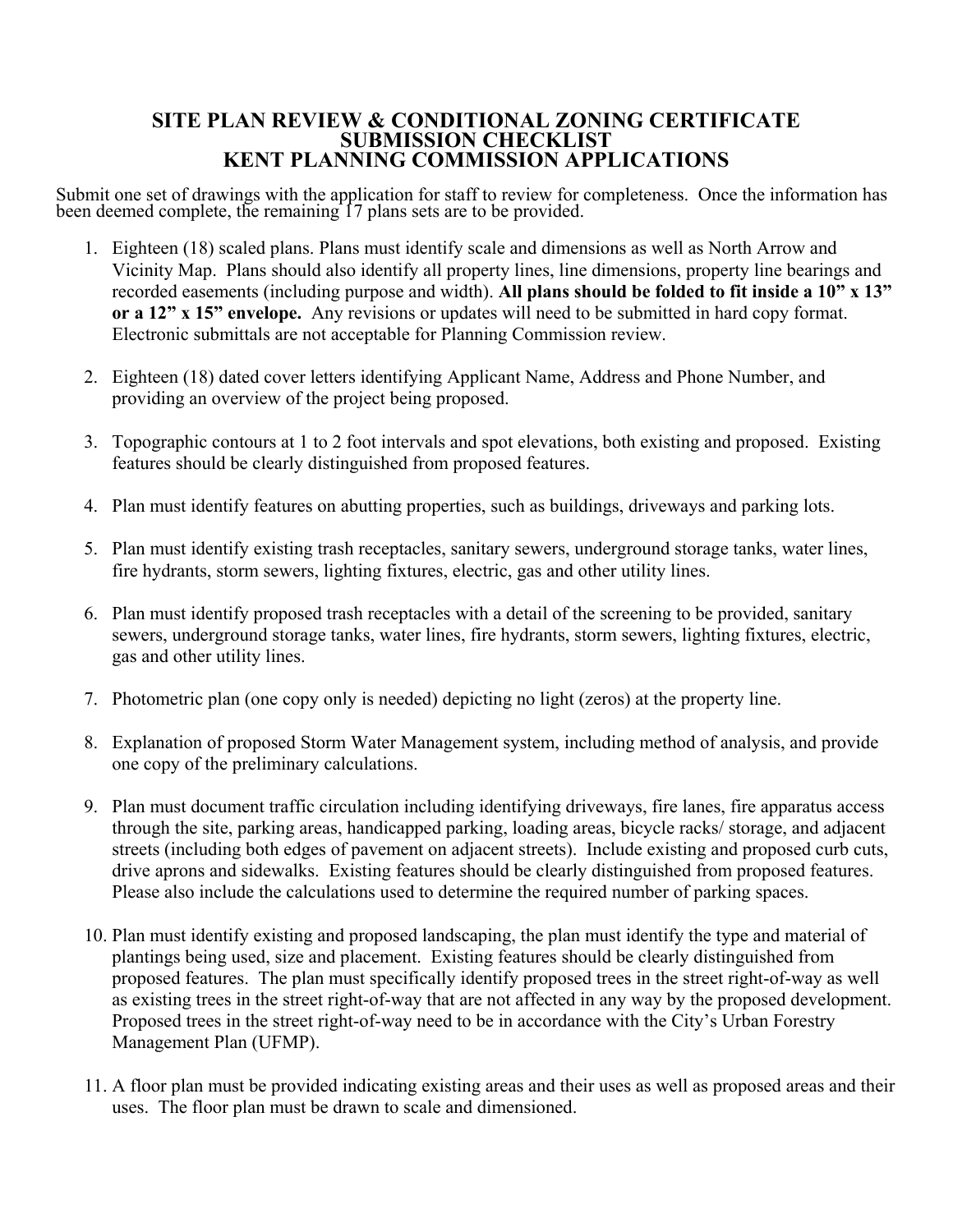- 12. Plan must identify exterior elevations of the existing and/or proposed buildings.
- 13. Photographs or other digital representation(s) of the site as it sits at the time of the application and a "photo-shopped" picture, artist's rendering, or some other physical depiction of the premises as the applicant expects the site to appear if the site plan is adopted as requested. Staff may waive this requirement in certain cases.
- 14. A proposed signage plan must be provided indicating the number, dimensions, color scheme, font, materials, lighting method (back lit, internal, external, etc.), location of the proposed signs and sample lettering.
- 15. If residential use is included in the proposed project, a park fee must be agreed upon with the Parks and Recreation Department Director and written confirmation provided for Planning Commission review.
- 16. Any person or entity submitting applications to the Planning Commission who is not the owner of record of the property is required to provide evidence showing that they have the permission of the current property owner to pursue their specific request.
	- All evidence of permission / site control must be conveyed in writing. Verbal approvals will not be accepted. Evidence must be current. Expired contracts, sales agreements or other documents will not be accepted.
	- Such evidence must contain the property owner's signature.
	- Entities who are lease holders, holders of land contracts, or having some other type of legal interest in a property may provide copies of current leases, contracts or other binding agreements as evidence of their right to seek action through the City.
	- Sub-lessees must provide a chain of evidence through ownership indicating that all holders of interest in the property have consented to permitting the action to be put before the City.
	- The burden of proof lies with the applicant. In the event that the applicant does not present adequate proof or the proof is challenged by a person or entity with legal interest in the subject property, any approvals granted by the City may be voided based on the submission of incorrect or incomplete information.
	- The City reserves the right to question / reject any evidence submitted if determined by the City's legal counsel to be inadequate / inappropriate.
- 17. An application fee of \$100.00 and \$100.00 Fire Dept. review fee (if applicable), plus the postage costs for standard sized certified/return receipt letters, which will be mailed to all property owners within 200 feet of the subject property. The cost of such mailing will be charged at the current USPS per letter rate and is the financial responsibility of the applicant. Mailing costs will be calculated by the Community Development Department and the applicant will be informed as to when this postage fee must be paid. The mailing cost in a non-refundable fee.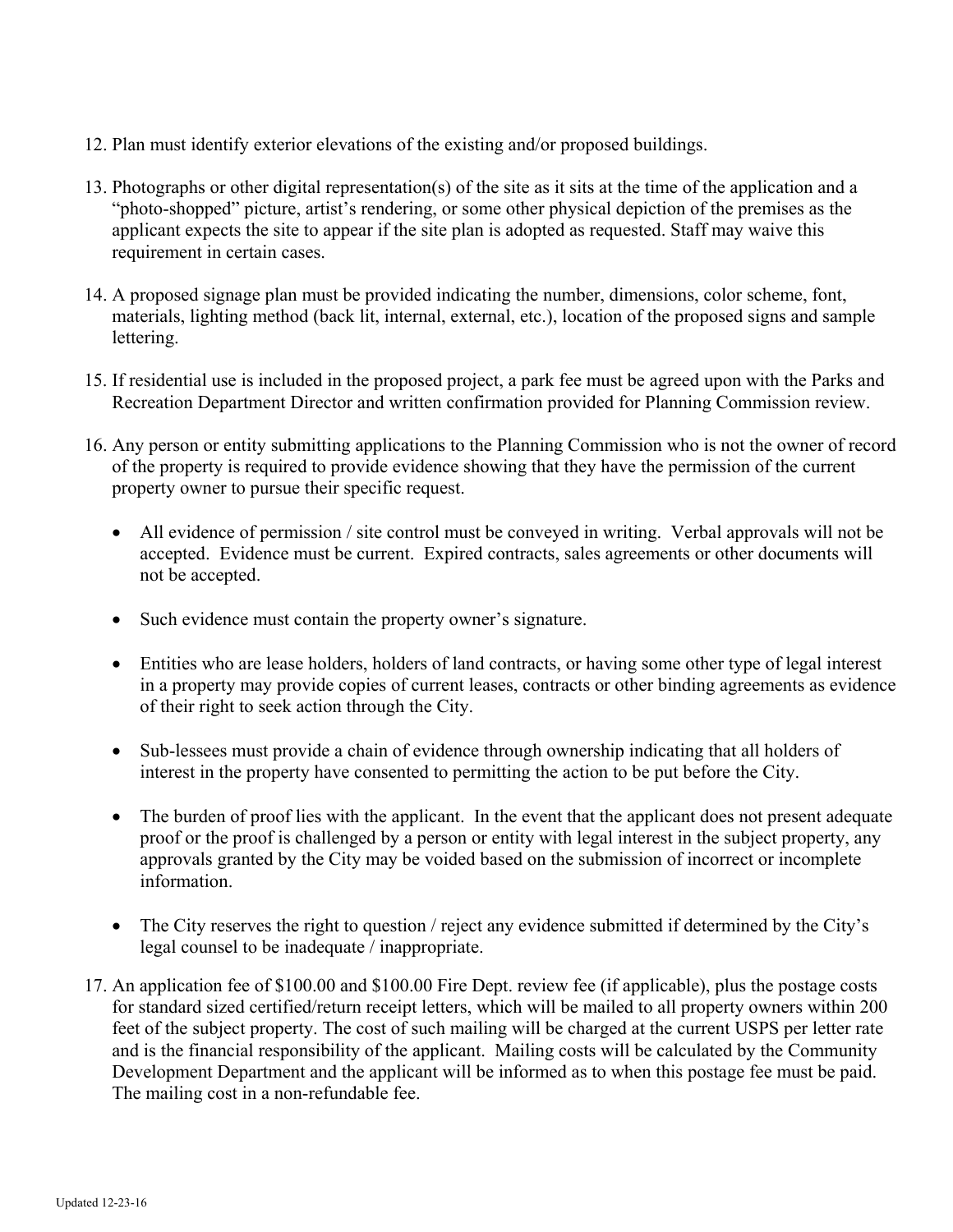## Additional Information:

- *Submitting an application by the deadline listed on the calendar does not guarantee its inclusion on the agenda.*
- *Applications deemed incomplete will not be processed until a complete application is on file with the Community Development Department.*
- *Applications determined to need a variance(s) will not be processed for Planning Commission consideration and will be referred to the Board of Zoning Appeals.*
- *Any case that is heard by the Planning Commission, but is continued at the applicant's request because additional information/documentation is needed, will not be scheduled for a subsequent Planning Commission meeting until City staff has verified all outstanding information/documentation has been submitted and is complete.*
- *Any case that is heard by the Planning Commission, but is continued at the City's request because additional information/documentation is needed, will be scheduled for a subsequent meeting in accordance with the requirements of KCO 1113.05(b). If the City has not received all outstanding information/documentation by the submission date set by the City, the City will object to the site plan at the subsequent Planning Commission hearing.*
- *The applicant(s) and/or the applicant's representative must attend the Planning Commission meeting to present the project and to answer any questions the Public or the Commission may ask regarding the proposed project.*
- *A Planning Commission meeting schedule for the current year is available. Currently, the Commission meets on the first and third Tuesdays of each month, except in the case of legal holidays.*

*For more information concerning the Planning Commission and the site plan or conditional zoning certificate review process, please contact the Community Development Department (330-678-8108).* 

## **ALL PLANS MUST BE CLEARLY READABLE**